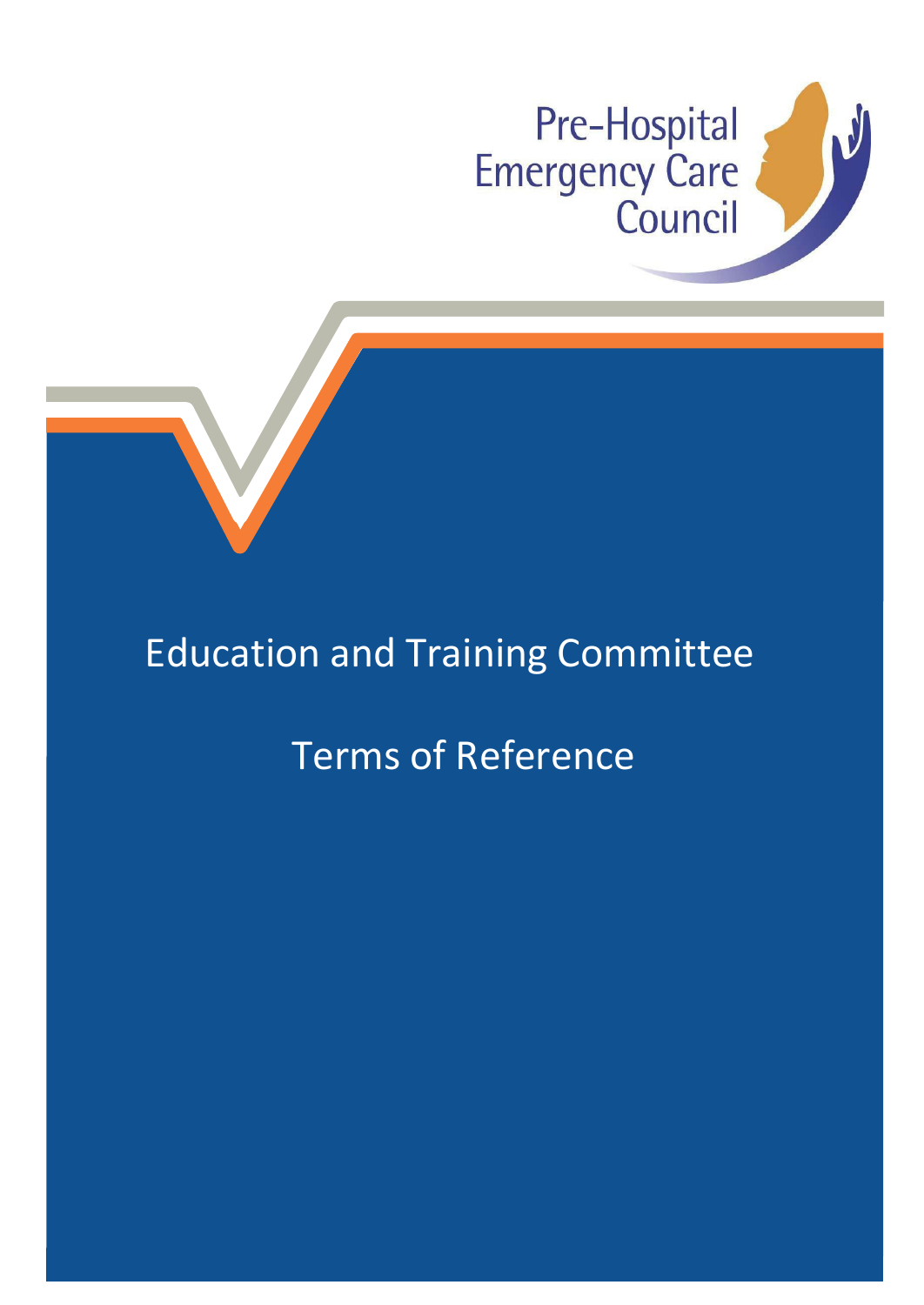### *Mission Statement*

*"The Pre-Hospital Emergency Care Council protects the public by independently specifying, reviewing, maintaining and monitoring standards of excellence for the safe provision of quality pre-hospital emergency care"*

©Pre-Hospital Emergency Care Council

Published by:

*Pre-Hospital Emergency Care Council April 2022*

2nd Floor, Beech House, Millennium Park, Naas, Co Kildare, W91 TK7N, Ireland.

- T: + 353 (0)45 882042
- F: + 353 (0)45 882089
- E: [info@phecc.ie](mailto:info@phecc.ie)
- W: [www.phecc.ie](http://www.phecc.ie/)

#### **Version History**

**(Please visit the** PHECC [website](http://www.phecit.ie/PHECC/Clinical_resources/Clinical_Standards/PHECC/Clinical_Resources/Clinical_Standards/Clinical_Standards.aspx?Hkey=8a152974-f9b2-4294-b14d-09aa23d6403e) **to confirm current version)**

| TOR015: Education and Training Committee - Terms of Reference |               |                                                              |  |  |
|---------------------------------------------------------------|---------------|--------------------------------------------------------------|--|--|
| <b>Version</b>                                                | Date          | <b>Details</b>                                               |  |  |
|                                                               | 13 June 2013  | Approved by Council                                          |  |  |
|                                                               | 24 March 2017 | Approved by Council                                          |  |  |
|                                                               | 17 June 2021  | Approved by Council                                          |  |  |
| 4                                                             | 21 April 2022 | Introduction and General/generic sections updated by Council |  |  |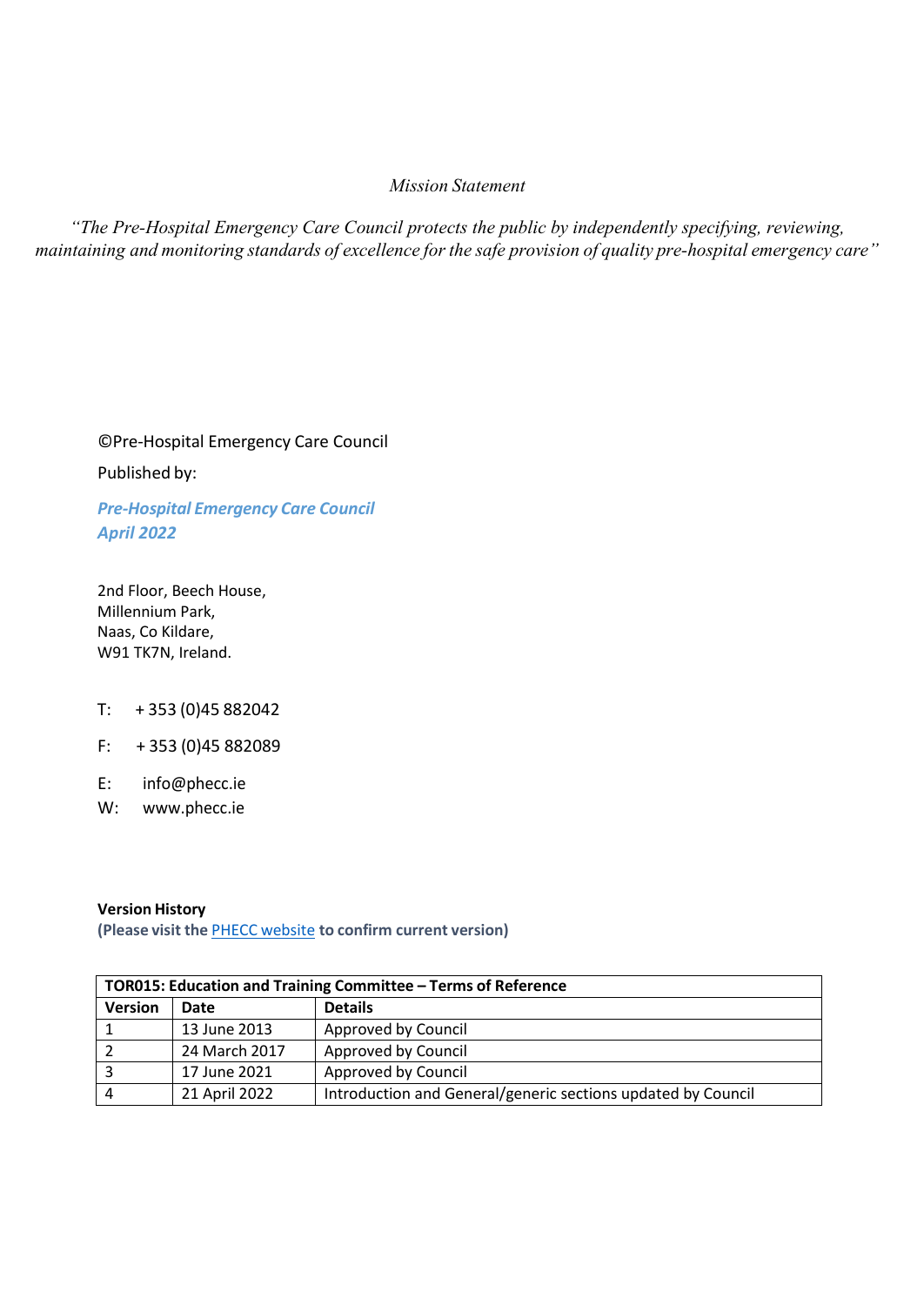

## **EDUCATION and TRAINING COMMITTEE**

#### **Introduction:**

The Education and Training Committee derives its authority from Council and its statute-based ability to create Committees of Council, viz. *SI 109 of 2000, PHECC, Article 22*

*1. Council may establish committees to assist and advise Council in relation to the performance of its business*

*2. Membership of a committee established by Council may include persons who are not members of Council*

*3. Any committee so appointed shall act subject to such directives as may be given by Council and any expenditure of monies by such committee shall be subject to the approval of Council*

*4. Any committee so appointed may be paid Travel and Subsistence allowances in accordance with such scales as may be from time to time be approved by the Minister*

The role and structure of Council Committees is set out in the Council's Code of Governance and Business Practice:

- The Chairperson and Members of Council Committees are appointed by the Chairperson of Council
- Terms of Reference for Council Committees are approved by Council
- Council Committees may create Sub-Committees and/or Expert Groups subject to Council approval
- Sub-Committees and Expert Groups will report exclusively to the Chair of the parent Committee
- Members of Committees, Sub-Committees and Expert Groups are bound by the Council's Code of Governance; the Chairperson of the Committee shall ensure that the Code is available to, understood and complied with by all members, whether external appointees, consultants, advisors or PHECC Executive

#### **General/Generic Terms of Reference for Committees of Council:**

These generic Terms of Reference [TOR] will be the same for all Committees of Council and are included in the TORs for each Committee.

Committees will:

- 1. Advise Council or make recommendations on policies within the Committee's Terms of Reference. Implementation of such policies shall be a matter solely for the Executive of PHECC, in consultation with Council.
- 2. Give assurances, where required, to Council on matters pertaining to the risks to, and the integrity of, the governance processes in PHECC.

And:

- 3. Chairs of Committees shall be appointed by the Chair of Council.
- 4. Chairs of Committees should normally be members of Council, except in the case of the Finance Risk Audit & Compliance Committee, where the chair is required to be a suitably qualified external person.
- 5. Propose new members to their Committee and, as appropriate, to any Sub-Committee or Expert Group created by the Committee. These will be approved and appointed by the Chairperson of Council, whether from Council itself or externally resourced, mindful of State directives on gender balance and other matters.

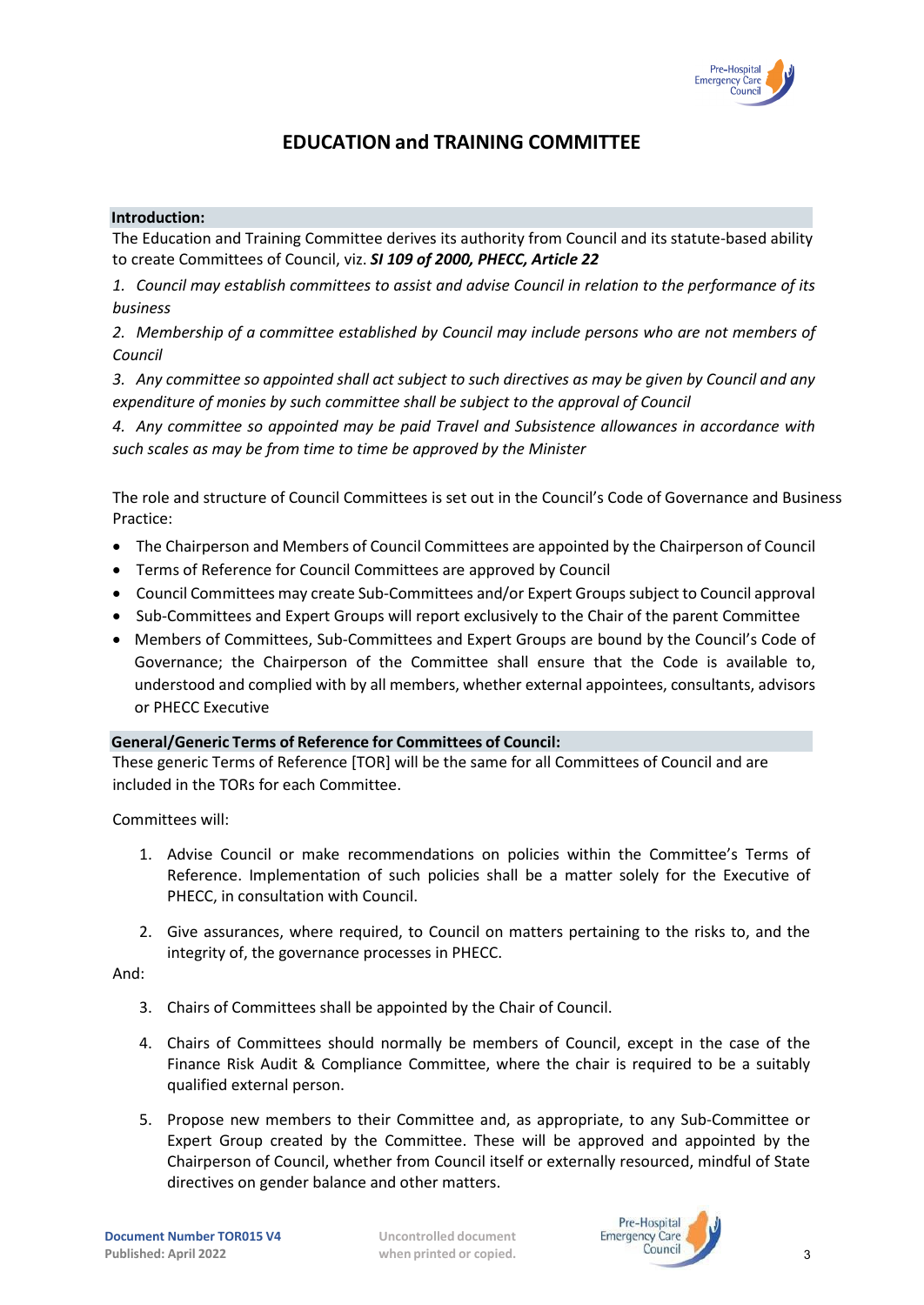

- 6. A Sub-Committee may be contemplated as a standing Sub-Committee of the Committee concerned and an Expert Group may be contemplated to complete a specific time-limited task. A budget for the operation of either a Sub-Committee or Expert Group shall be agreed and approved by Council.
- 7. Chairs of Council Committees shall not act as a Chair of a Sub-Committee or an Expert Group.
- 8. Chairpersons of Sub-Committees or Expert Groups may or may not be members of PHECC Council or the Council Committee concerned, in either case, this Chairperson shall report directly to the Chairperson of the Committee concerned.
- 9. Committees should have a lay representation of at least 30% of their number. For avoidance of doubt, "lay" means persons not regulated by PHECC either in the past or presently.
- 10. The DPER Guidance Annex (Sep 2020) sets out that member gender balance on State Boards should be 40% female, 60% male (or vice-versa).
- 11. No membership substitution shall be allowed in any Committee, Sub-Committee or Expert Group.
- 12. Committees should meet not less than once per quarter. Committees should agree with the Chair of Council and the Executive, appropriate levels of Secretarial and other support to the Committee.
- 13. Committee members are expected to observe a 100% attendance record, but in any event, it should not be less than 75%. This is subject to exceptional circumstances.
- 14. The Term of Office for all Committee, Sub-Committee (and Expert Group, if appropriate) members shall not exceed four years; members may be appointed for a second term of four years.
- 15. Quorums for meetings should be decided by the Committee based on actual numbers appointed. The quorum should normally be based on 50% of the number of persons on the Committee plus one or nearest whole number.
- 16. Minutes of Committee proceedings should be laid before Council as quickly as practicable after meetings are held in a format agreed with Council.
- 17. All proceedings of Committees, Sub-Committees and Expert Groups, shall be, and remain, confidential.
- 18. Decisions regarding advices or recommendations to Council, made by Committees, shall be either by consensus or majority vote. The Chair will have an additional casting vote in the case of a tied vote. If there is a significant minority dissenting vote, that shall also be recorded and reported to Council.
- 19. Committees shall review their Terms of Reference at least annually and may propose changes to Council, which may approve any such changes. The proposed changes will also be subject to review by the Finance Risk Audit & Compliance Committee.
- 20. Performance of the Committees shall be reviewed each year, with an independent external review every three years. These reviews should take place in the context of the review of the Council's effectiveness.
- 21. The structure and number of Council Committees should also be subject to a Periodic Review as required by the DPER Governance Guidelines (Aug 2016)

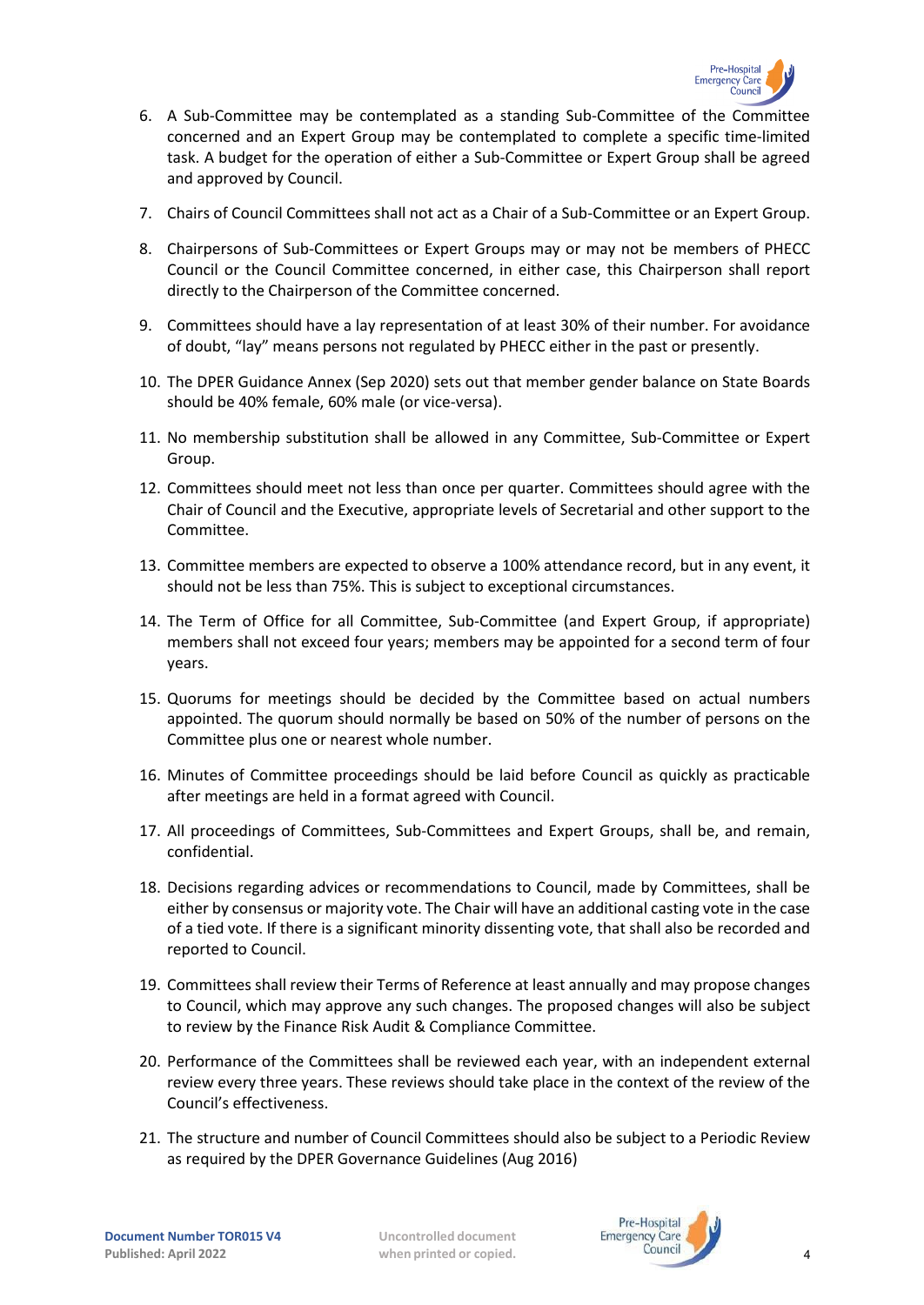

#### **Specific Terms of Reference for the Education and Training Committee:**

**SI 109 of 2000** also sets out specific tasks for Council:

*S.4.(i) assess from time to time, as occasion may require, but in any event not less than once in every three years-* 

> *(i) the suitability ofthe education and training in pre-hospital emergency care provided by an institution recognised by the Council for such purpose, (ii) the standards of theoretical and practical knowledge required for qualifications in*

*pre-hospital emergency care.*

#### Taking account of the above, **the Education and Training Committee shall undertake to**

- 1. Consider and make recommendations to Council with particular reference to the above, on policy, maintenance, and monitoring development relating to:
	- a. Education and Training Standards leading to NQEMT and Responder level awards.
	- b. Faculty standards for practitioner level assistant tutors, tutors and facilitators and responder level instructors.
	- c. Research in education and training including emerging technology and the formulation of experimental curricula.
	- d. Recognition of institutions providing NQEMT and Responder level training and recognised courses.
	- e. NQEMT level and Responder level examinations.
	- f. Council competent authority status as per the European Union (Recognition of Professional Qualifications) Regulations 2017.
	- g. Recognition of equivalence of professional qualifications.
- 2. Undertake such other appropriate tasks and functions as may from time to time, be assigned to the Committee by the Council.

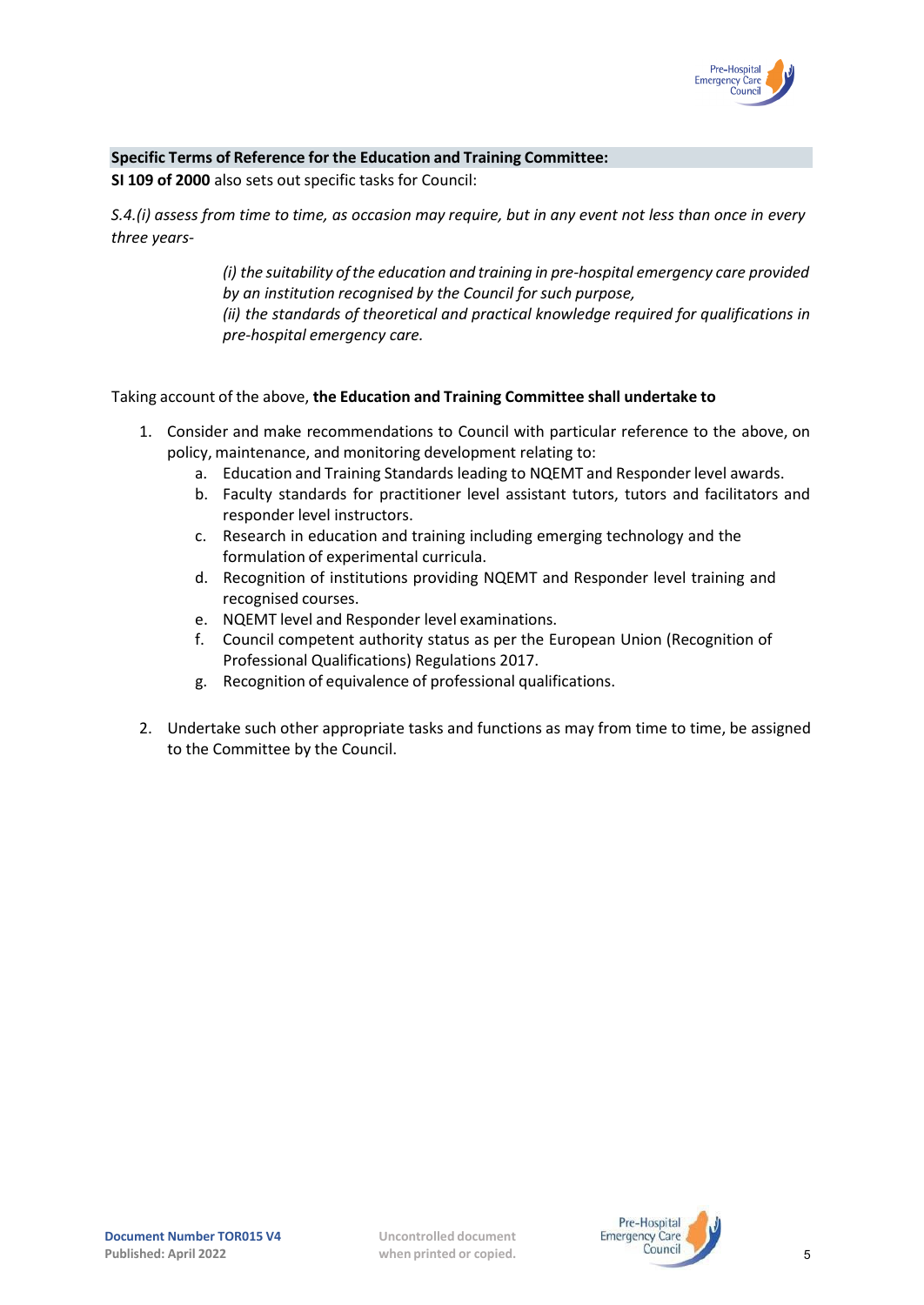

### **Membership composition**

|                | All members will be appointed by Council                                                                                                                                                        | No.            |
|----------------|-------------------------------------------------------------------------------------------------------------------------------------------------------------------------------------------------|----------------|
| 1              | One member of Council to serve as Chairperson                                                                                                                                                   | $\mathbf{1}$   |
| $\overline{2}$ | One member of Council to serve as Vice chairperson                                                                                                                                              | 1              |
| 3              | One other member of Council                                                                                                                                                                     | $\mathbf{1}$   |
| 4              | One experienced PHECC instructor from an ApprovedTraining Institution<br>(expression of interest)                                                                                               | $\mathbf{1}$   |
| 5              | One senior educator in paramedicine from DFB-RCSI, UCD, UL and NASC-UCC<br>(nomination)                                                                                                         | 4              |
| 6              | One PHECC registrant at facilitator or tutor level from a<br>private Recognised Institution providing EMT training (expression of interest)                                                     | $\mathbf{1}$   |
| $\overline{7}$ | One PHECC registrant at facilitator or tutor level from the<br>Joint Voluntary and Auxiliary Ambulance ServiceCommittee (nomination)                                                            | 1              |
| 8              | One healthcare professional from Higher Education Institutes involved in the<br>delivery of healthcare education<br>and registered with CORU or NMBI or Medical Council(expression of interest) | 1              |
| 9              | Two PHECC registrants at Paramedic or AP tutor level orhigher (expression of<br>interest)                                                                                                       | $\overline{2}$ |
| 10             | One PHECC registrant at Paramedic or AP levels (not<br>involved in the delivery of education) (expression of interest)                                                                          | $\mathbf{1}$   |
| 11             | Education specialist (expression of<br>interest)                                                                                                                                                | 1              |
|                | Other people, from time to time, as agreed by the Committeechairperson may be<br>invited to attend a specific<br>meeting/working group.                                                         | Total 15       |